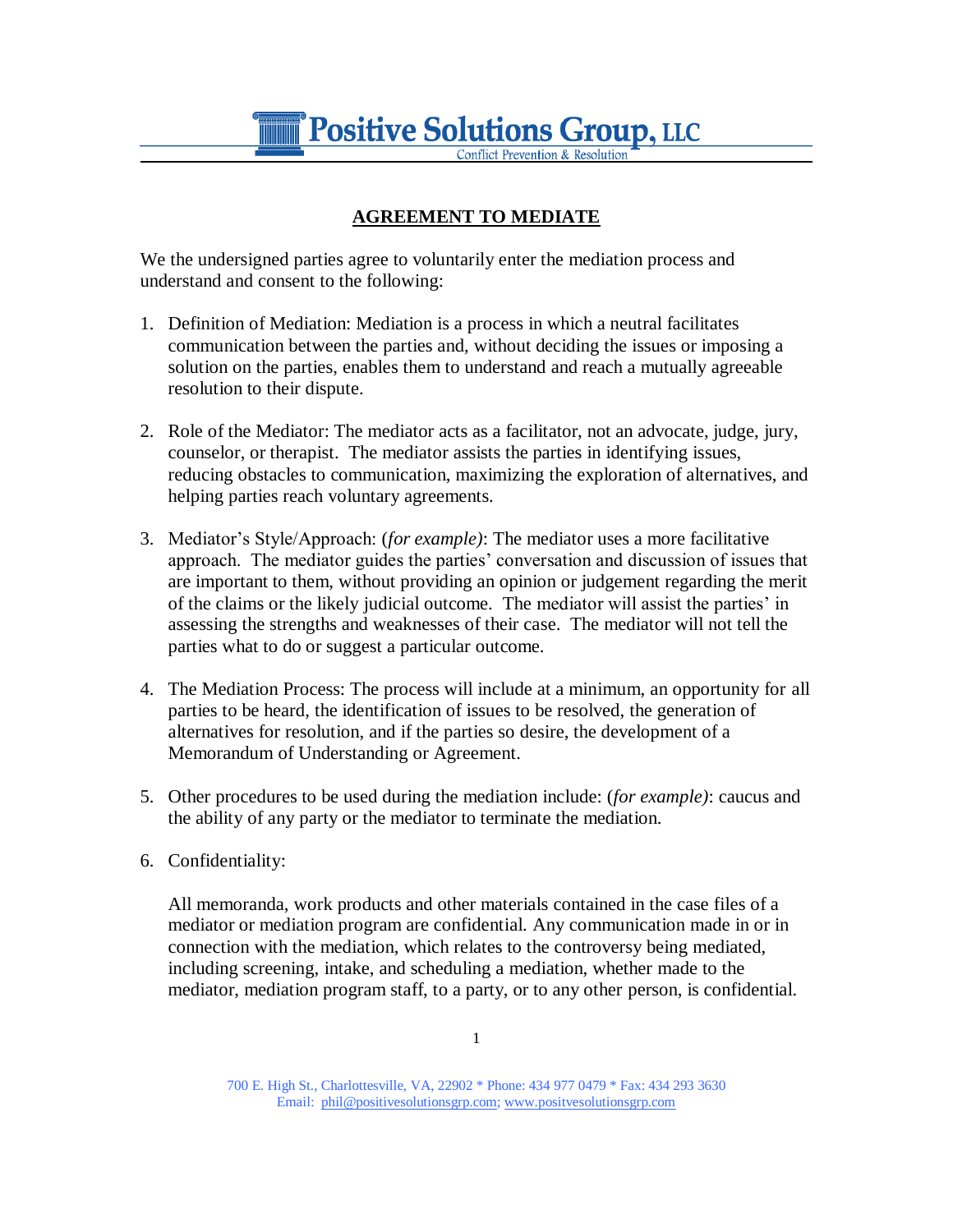However, a written mediated agreement signed by the parties shall not be confidential, unless the parties otherwise agree in writing.

Confidential materials and communications are not subject to disclosure in discovery or in any judicial or administrative proceeding except:

- (i) where all parties to the mediation agree, in writing, to waive the confidentiality,
- (ii) in a subsequent action between the mediator or mediation program and a party to the mediation for damages arising out of the mediation,
- (iii) statements, memoranda, materials and other tangible evidence, otherwise subject to discovery, which were not prepared specifically for use in and actually used in the mediation,
- (iv) where a threat to inflict bodily injury is made,
- (v) where communications are intentionally used to plan, attempt to commit, or commit a crime or conceal an ongoing crime,
- (vi) where an ethics complaint is made against the mediator by a party to the mediation to the extent necessary for the complainant to prove misconduct and the mediator to defend against such complaint,
- (vii) where communications are sought or offered to prove or disprove a claim or complaint of misconduct or malpractice filed against a party's legal representative based on conduct occurring during a mediation,
- (viii) where communications are sought or offered to prove or disprove any of the grounds listed in  $\S$  [8.01-581.26](http://leg1.state.va.us/cgi-bin/legp504.exe?000+cod+8.01-581.26) in a proceeding to vacate a mediated agreement, or
- (ix) as provided by law or rule.
- 7. Mediators are mandatory reporters of child abuse. (Virginia Code Section 63.1-248.3) This information will not remain confidential.
- 8. In domestic relations cases involving divorce, property, support or the welfare of a child, each party agrees to provide substantial full disclosure of all relevant property and financial information.
- 9. The mediator(s) does not provide legal advice. Parties are encouraged to seek the advice of independent counsel at any time. Any mediated agreement may affect the legal rights of the parties. Each party to the mediation should have any draft agreement reviewed by independent counsel prior to signing the agreement.
- 10. The fee arrangement is as follows: *[Varies with type of mediation and number of mediators]*

700 E. High St., Charlottesville, VA, 22902 \* Phone: 434 977 0479 \* Fax: 434 293 3630 Email: phil@positivesolutionsgrp.com; www.positvesolutionsgrp.com